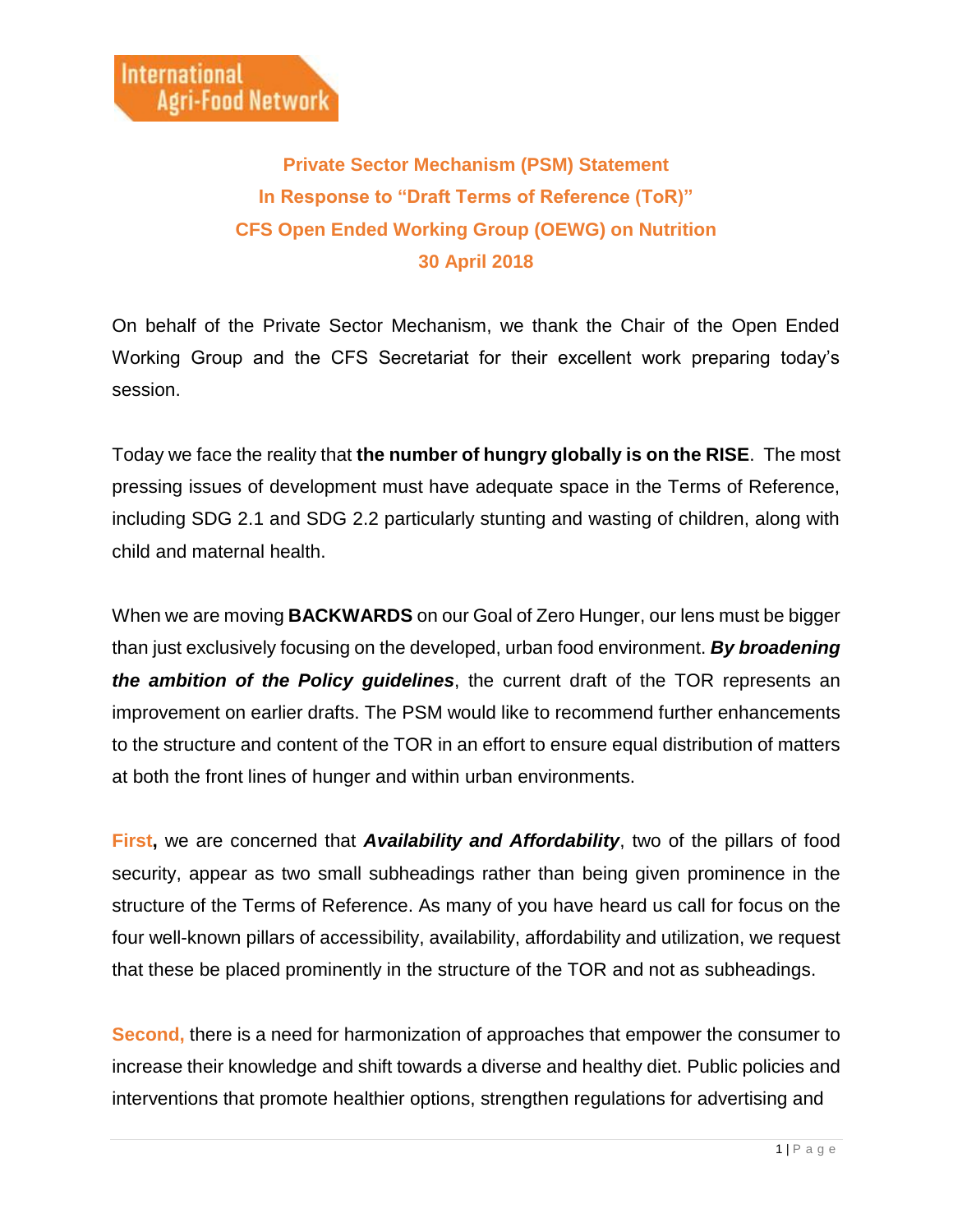marketing, and increase transparency of information on labels go hand in hand with *consumer education*. Education campaigns to help consumers read labels, value good nutrition, establish heathy habits, and implement food-based dietary guidelines are key to achieving diverse and healthy diets for all. We recommend Point 27, Promotion, Advertising, Information and Nutrition Education, be combined under one policy section called *Promotion, Information and Education.* 

**Third,** achieving coherent integrated policies working across sectors to support enhanced food systems and diverse consumption requires emphasis on institutional and human capacity building. Strong institutions and well-formulated guidelines are necessary for effective implementation. To provide space for appropriate policy instruments and guidance, in line with HLPE recommendations #1 and #7, we recommend *capacity building, such as strengthening the integration of nutrition with national policies, programs and budgets* along with *improving data collection and knowledge sharing* on food systems and nutrition as separate sections of the TOR and fully developed within the Guidance document.

**Fourth,** Point 28 in the TOR on Food Quality and Safety is currently framed with a focus on consumption patterns and ignores or understates the way in which *Food Safety*  problems perpetuate stunting and other long-term health impacts. We propose the following WHO language replaces the existing subpoint under food safety.

*"Food safety, nutrition and food security are inextricably linked. Unsafe food creates a vicious cycle of disease and malnutrition, particularly affecting infants, young children, elderly and the sick. Foodborne diseases impede socioeconomic development by straining health care systems, and harming national economies, tourism and trade."* We encourage the OEWG to recommend creation of new metrics to measure the essential roles that food safety and quality play across all elements of food systems and demonstrate the linkages that WHO highlights among safety, nutrition and food security.